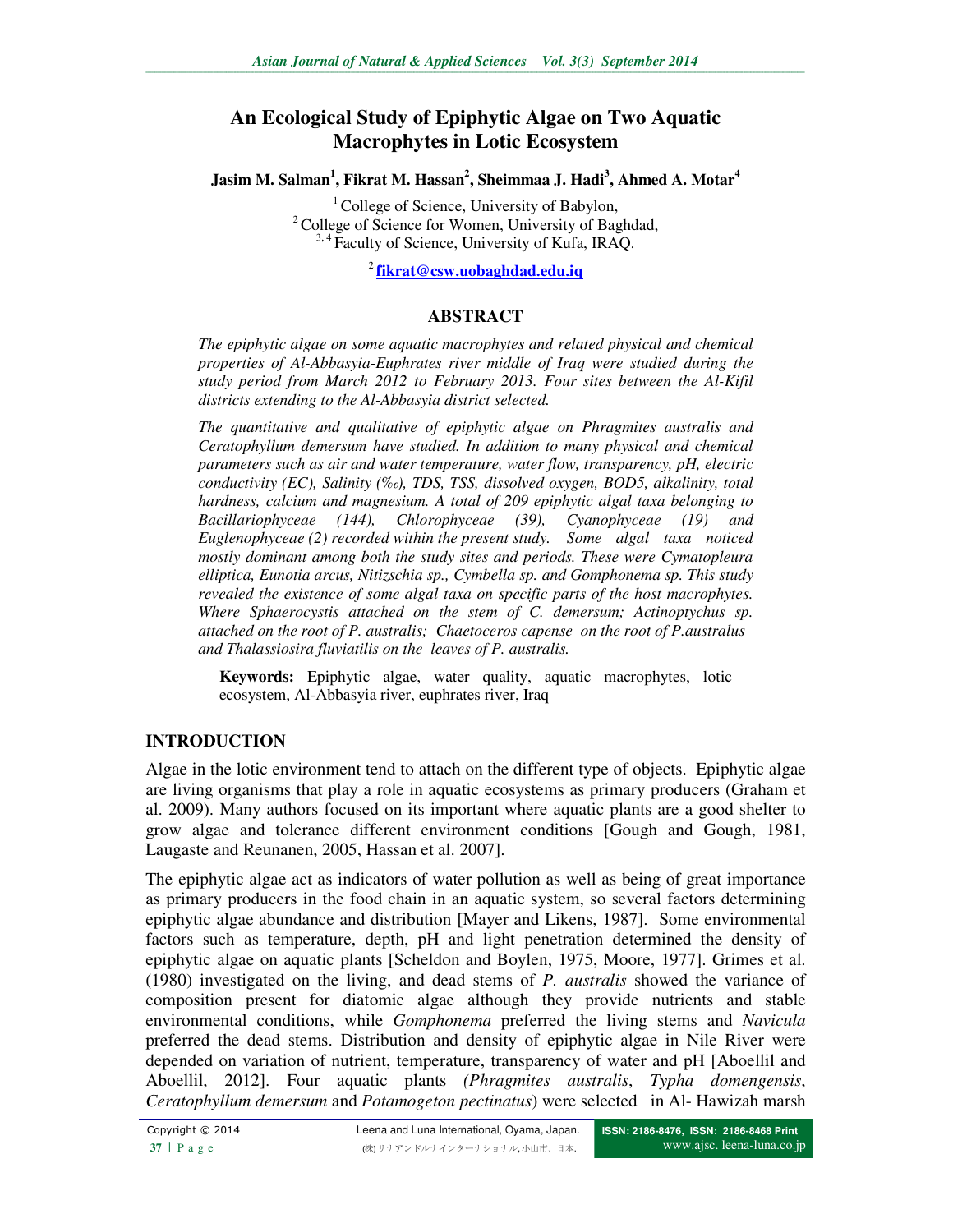- Southern Iraq and identified a total of 229 taxa of epiphytic algae [Al-Hassany and Hassan, 2013]. Many studies deal with the epiphytic algae in some Iraqi aquatic systems such as Euphrates River [Hassan et al. 2007, AL-Fatlawi, 2011]; Diwania river [AL-Ghanimi et al., 2009]; Tigris river [Kassim et al., 2000] and Shatt Al-Arab river [AL –Farhan, 2010]. The study aimed to determine the qualitative and quantitative variation of epiphytic algae on the studied host macrophytes, as well as which parts of host plant will prefer.

### **MATERIALS AND METHODS**

Four sites selected along Al- Abbasyia River. This river lies between two cities in the middle of Iraq (Al-Kifil and Al-Abbasyia) southern holy city of Najaf Al Ashraf (Figure 1). The current study was carried out from March 2012 to February 2013. Physical and chemical properties of the river water were measured according to APHA [2003].

Epiphytic algae were collected from the sampling sites to a qualitative study while a sedimentation technique used for a quantitative study [Zimba and Hopson, 1997]. The micro transects methods used for diatomic algae and hemocytometer methods for non-diatomic algae [Vollenweider, 1974]. Identification of the epiphytic algae has been done by following references [Prescott, 1973, 1982, Sultana et al., 2013, Bellinger and Sigee, 2010 and Al-Hassany and Hassan, 2013].



Figure 1. Satellite image of the study sites in Al-Abbasyia River (Euphrates), Iraq

## **RESULTS AND DISCUSSION**

The results of this study showed high values of air and water temperatures in the hot seasons and low values in the cold season. These results were consistent with other studies [Salman, 2006, Hassan et al. 2010, Kassim et al., 2000]. Significant changes recorded in the values of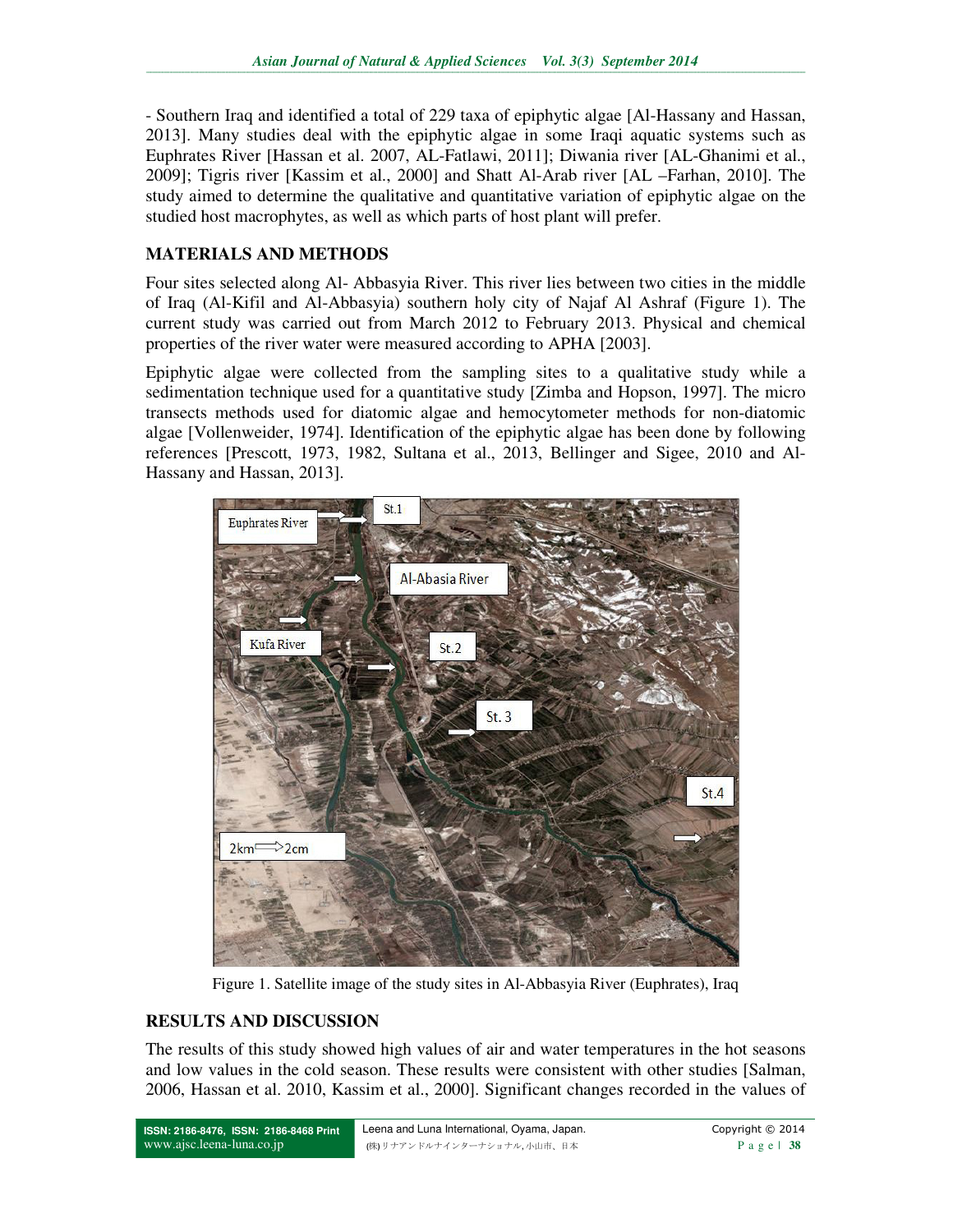electrical conductivity and salinity compared to previous studies during the winter. Being lower values of E.C. in May 2012 may be due to soil washing by rainwater [McNair and Chow-Fraser 2003] or due to agricultures and domestic uses of water along the river in study area. The results were in consistent with other studies [Gosselain et al., 2005, Salman et al., 2013, Kadhim et al., 2000] while incompatible with another study [Al-Dulaimi, 2013].

The pH was an indicator on the alkalinity and acidity water [US-EPA, 1997]. The results of the present study ranged 6.9-9.13 [Table 1]. It is a common feature in Iraq inland water buffering state due to a high content of calcium bicarbonate [Talling, 1980, Salman et al., 2012].

Variation of current velocity has important implications on the biota in lotic ecosystems [Smith, 2004]. The high flow water value recorded in the summer and low values recorded in the winter due to increasing the water levels of river during the period of study. Also, the construction of the barrage may have affected the current velocity [Al- Saadi et al., 1996].

Total dissolved solids and total suspended solids values ranged 277-2114 mg/l and 0.09-37.0 mg/l, respectively. A clear monthly variation in transparency and high values recorded in winter and low values in summer may be due to increased water movement by wind or by boats may be events to increase the turbidity or suspended matters in water column [Kassim.and Al-Saadi, 1995].

The total alkalinity was affected by many factors such as temperature, decomposition of organic matters and concentration of  $CO<sub>2</sub>$  [Wetzel, 2001]. The present study showed that the alkalinity values were fluctuating and that water levels have significant impacts on the values of alkalinity [Smith, 2004]. Total hardness were higher than alkalinity values in the present study and the hardness in study area as carbonic type [Lind, 1979].These results have been recorded in other studies [AL-Lami et al., 1999, Alkam et al., 2003, 2009].

Higher concentrations of total hardness recorded in March 2012 may be due to the discharge of waste water into rivers [Salman and Hussain, 2012] or to high precipitation and high soil leaching [Salman 2007, Al-Dulaimi, 2013]. The reason for low total hardness in the summer may be due to the consumption of  $CO<sub>2</sub>$  for photosynthesis [Al-Saadi, 2013].

Calcium concentrations were higher than magnesium concentrations in most study periods which may due to the solubility of  $CO<sub>2</sub>$  in water and reactions with calcium in contrast to magnesium which tend to precipitate [Goldman and Horne, 1983] .They may also be due to high concentrations of Sulphate ions that precipitate magnesium as magnesium sulphate [Al-Mousawi, 1984]. The lower values of calcium in some study months were attributed to consumption by organisms or to precipitation when they formed compounds dissolved in water [Lind, 1979] which may increase magnesium as a result of the drift of soils or discharges from waste water drainage [Salman et al., 2008, Hassan et al., 2010, Chopra et al., 2013 ] .

Periphyton organisms are important as primary producers in inland water and frequently contribute a great deal to the energy cycle in such ecosystems [Kassim.and Al-Saadi, 1995].

The high number of Bacillariophyceae (144 species) recorded incorporation with other classes of epiphytic algae. Other studied noticed this dominance of Bacillariophyceae [Hadi and AL- Saboonchi, 1989, Blindow, 1987, Coreltt H and Jones, 2007, Shams et al., 2012].

A clear variation recorded in the number of identified epiphytic algal species among host macrophytes [Table2]. The distribution of algae was depended on the growth form of macrophytes, texture, orientation, area and arrangement of leaves as well as the age of the host plant. The result showed a highest number of species on Ceratophyllum *demersum* in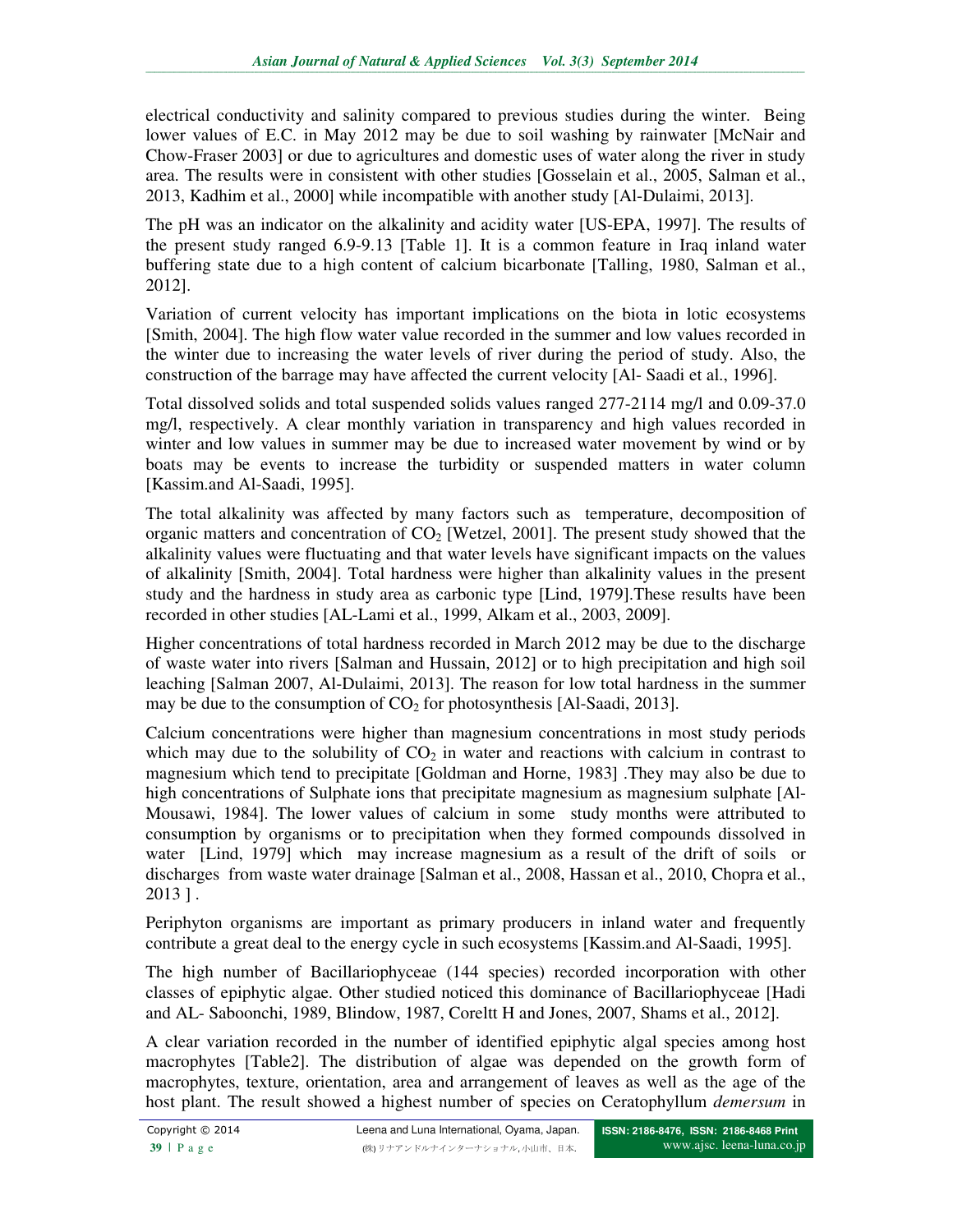site 4. These results were compatible with many studies on submerged macrophytes [Blindow, 1987, Kassim et al. 2000, Hassan et al., 2007, Al-Hassany and Hassan, 2013] and other types of habitat [Messyasz and Kippen, 2006, Longtin et al., 2009].

On the *P. austaralis*, a number of epiphytic algae were affected by many environmental factors such as temperature, dissolved oxygen, alkalinity, Mg and surface area. Also, grazing by herbivores affect the density of attached algae [Graham et al., 2009]. The present study recorded 39, 19 and 2 species belonged to Chlorophyceae, Cyanophyceae and Euglenophyceae, respectively on the studied host macrophytes. These results were compatible with Al-Fatlawi [2011] and Talling [1980]. Euglenophyceae were not recorded on some parts of macrophytes.

Some species of epiphytic algae were found on all parts of certain host plants [Kassim et al., 2000]. These results were recorded in different species of macrophytes [Harlin, 1975, Bell, 1976] because some parts of host plants may provide a good surface to algae during the competition to reduce the light or some materials [Hassan et al., 2007]. The results showed eight species of diatoms on all parts of aquatic plants under study such as *Syndra tenera*, *Fragilaraia capucina* var. *mesolepta*, *Cocconeis placentula*, *Achanthes affinis* , *A .linearis* and *Gomphora parvulwn* on shoot of *P. australis* but *Navicula miniscula* on leaves of *C. demersum* .

The higher total cell number recorded on *P. australis*  $14237$  cell $\times 10^4$  ml/g in site 2 may be due to the wide separation of this plant in study area. These results were due to high tolerance of these plants to different environmental conditions [Cronk and Fennessy, 2001, Albay and Aykulu, 2002]. The lower cell numbers of epiphytic algae were recorded on the leaves of *P. australis* 986 cell×10<sup>4</sup> ml/g in site 1, While on leaves of C*. demersum*, the results showed the highest cell number 9505 cell $\times$ 10<sup>4</sup> ml/g in site 2 and lower cell number 1215 cell $\times$ 10<sup>4</sup> ml/g in site 1 may be these plants have suitable surface help to growth of algae [Messyasz and Kippen, 2006].

### **CONCLUSION**

This study shows that the temperature, water flow,  $DO$ ,  $BOD<sub>5</sub>$  and growth form of host macrophytes were playing important roles as limited factors for the distribution and density of epiphytic algae. .Epiphytic sampling should be stratified according to the fraction of surface light intensity, macrophytes architecture and seasonal water level variations.

### **ACKNOWLEDGEMENT**

Authors are grateful to Department of Biology, College of Science, University of Babylon and Department of Biology, Faculty of Science, University of Kufa, Iraq for their support to this research.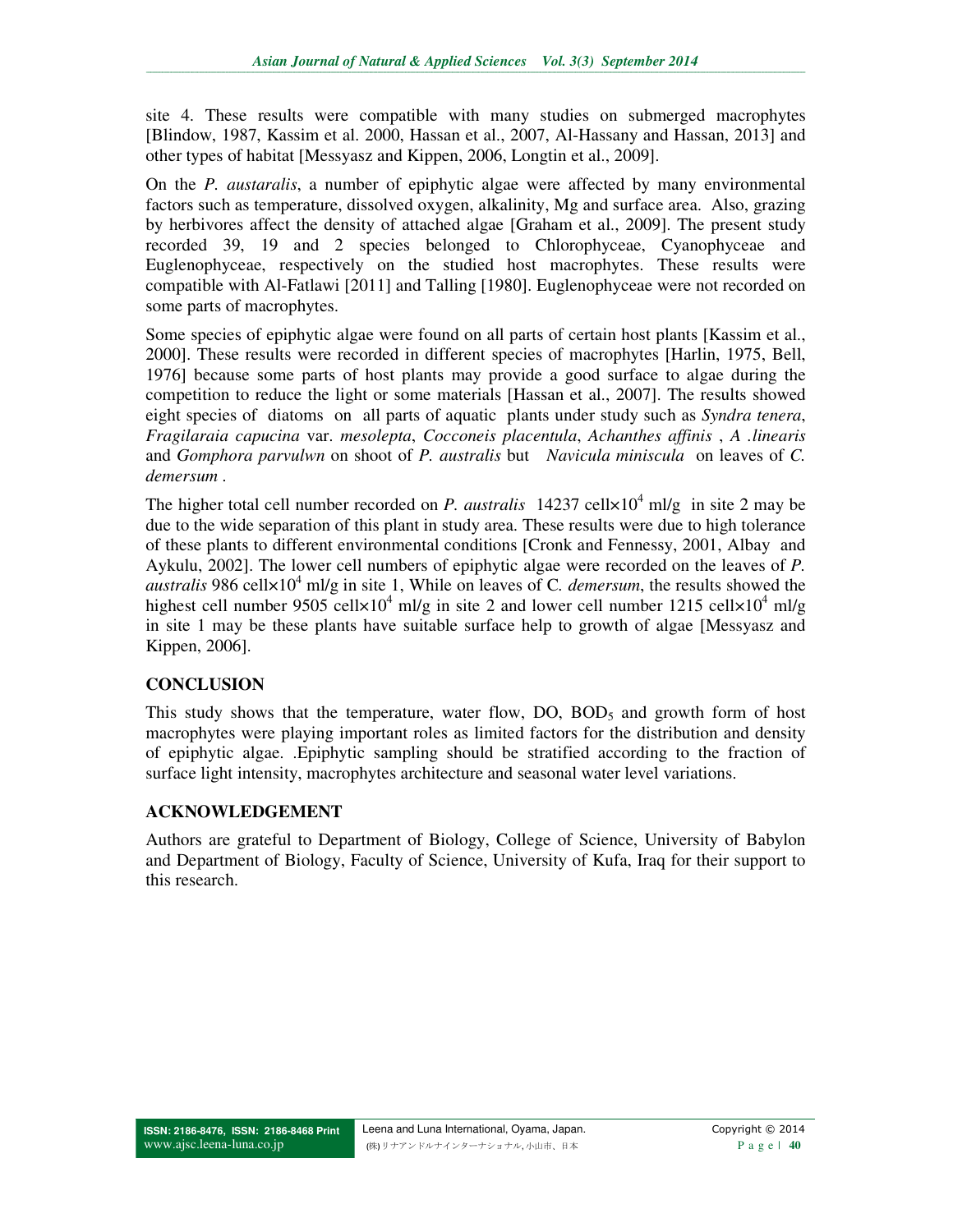### **REFERENCES**

- [1] Aboellil, A. H., & Aboellil, A. H. (2012). Colonization Abilities of Microflora to Attach Aquatic Plants. *Global Journal of Science Frontier Research, Biological Sciences, 12*(4), 21-27.
- [2] AL -Farhan S. N. (2010). *An ecological study of the benthic aquatic ecosystems of Basrah.* Ms.C. thesis, University of Basrah, Iraq.
- [3] Al- Saadi et al. (1996). On the algal ecology and composition in Garmat Ali River. Iraq. *Reg. Revers, 12*(1), 27 – 38.
- [4] Al- Saadi et al. (1996). On the algal ecology and composition in Garmat Ali River. Iraq. *Reg. Revers, 12*(1), 27 – 38.
- [5] Albay, M., & Aykulu, G. (2002). Invertebrate Grazer Epiphytic algae interactions on submerjed macrophytes in a Mesotrophic Turkish lake. *Eu Journal of fisheries and Aquatic sciences, 1-2*, 247-258.
- [6] Al-Dulaimi, W. A. A. (2013). A*n ecological study of epiphytic algae on aquatic macrophytes in Tigris River within Baghdad city/Iraq*. M.Sc. thesis, University of Diyala, Iraq.
- [7] AL-Fatlawi, J. J. (2011). *Ecological, Qualitative and Quantitative Study of Algae in Euphrates River between AL-Hindia and AL-Manathera district, Iraq*. Ph.D. thesis University of Babylon, Iraq.
- [8] AL-Ghanimi et al. (2009). Ecological Study of Epiphytic Algae on Phragmites sp. Hydrophytes in Diwaniya River. *Journarnal, K(Sci), 14*(1), 83-93.
- [9] Al-Hassany, J. S., & Hassan, F. M. (2014). Taxonomic study of some epiphytic diatoms on aquatic plants from AL-Hawizah marshes, southern of Iraq. *Asian Journal of Natural & Applied Sciences, AJSC, 3*(1), 1-11.
- [10] Alkam et al. (2003). Study environment of epipelic in Al-Diawania River Iraq. *Journal of Qadisiyah, 3*(1), 14-28.
- [11] Alkam et al. (2009). Algae composition underground water quality for some artesian well in Al- Rehba region -south of Bahr Al-Najaf /Iraq. *J. of Babylon University, 3*(4), 10-19.
- [12] AL-Lami et al. (1999). Seasonal changes of epipelic algal communities in north part of Euphrates River, Iraq. *J. coll., Educ. For women, Univ, Baghdad, 10*(2), 236-247.
- [13] Al-Mousawi, A. H. A. (1984). *Biological studies on algae in rice field soil from the Iraqi Marshes*. Ph.D. thesis, University of Durhams, England.
- [14] Al-Saadi, A. J. N. (2013). *Biodiversity of Mollusks species in Euphrates River, Middle of Iraq.* M.Sc. thesis, College of Science, University of Babylon, Iraq.
- [15] APHA (American Public Health Association). (2003). *Standard Methods for Examination of water and waste water* (20<sup>th</sup> Ed.). Washington DC.
- [16] Bell, D. (1976). *The ecology of microalgae epiphytic on submerged macrophytes in aeutrophic waterway.* Ph.D. thesis, Univ. of Liverpool.
- [17] Bellinger, G. E., & Sigee, D. C. (2010). *Freshwater Algae: Identification and Use as Bioindicators.* Hoboken, NJ: John Wiley & Sons, Ltd.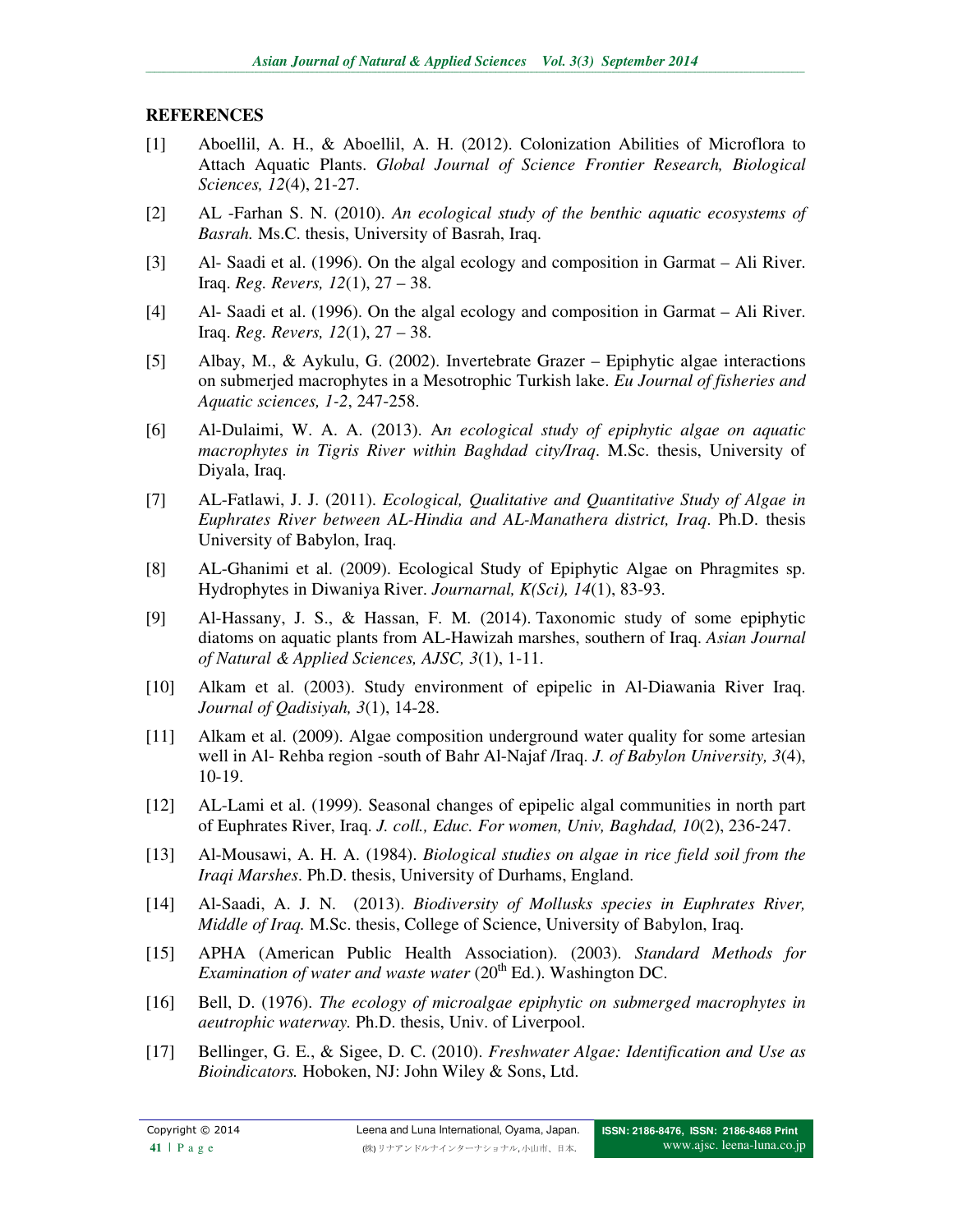- [18] Blindow, I. (1987). The composition and density of epiphyton on several species of submerged macrophytes-the neutral substrate hypothesis tested. *Aquat. Bot., 29,* 157- 168.
- [19] Chopra et al. (2013). Assessment of seasonal density variation of Phytoplankton in Shallow Lake of Sultan pure National Park, Gurgoaon, Haryana, India. *The Journal of Biodiversity, 112,* 227-232.
- [20] Coreltt, H., & Jones, B. (2007). Epiphyte community on *Thalassi testudinum* from grand cayman, British West Indies: Their composition, structure, and contribution to lagoonal sediments. *Sedimentary Geology, 194:* 245-262.
- [21] Cronk, J. K., & Fennessy, M. S. (2001). *Wetland Plants: Biology and Ecology.* Danvers, MA: CRC Press LLC.
- [22] Goldman, C. R., & Horne, A. J. (1983). *Limnology*. McGraw-Hill.
- [23] Gosselain et al., (2005). Physical variables driving epiphytic algal biomass in a dense macrophyte bed of the St. Lawrence River (Quebec, Canada). *Hydrobiologia, 534*: 11–22.
- [24] Gough, S. B., & Gough, L. P. (1981). Comment on "Primary production of algae growing on natural and artificial aquatic plants: A study of interactions between epiphytes and their substrate" *(Cattaneo and Kalff).26*(5): 987-988.
- [25] Graham et al. (2009). *Algae* (2nd ed.). San Francisco: Benjamin Cummings*.*
- [26] Grimes et al. (1980). A comparison of epiphytic diatom assemblages on living and dead stems of the common grass *Phragmites australis*. *Great Basin Naturalis., 40*(3), 223-228.
- [27] Hadi et al., (1989). Seasonal variations of phytoplankton, epiphytic and epipelic algae in the Shatt AL- Arab River at Basrah. Iraq. *Marina Mesopotamica, 4*(2), 211 – 232.
- [28] Harlin, M. M. (1975). Epiphytic-host relations in seagrass communities. *Aquat. Bot., 1,* 125-131.
- [29] Hassan et al. (2010). Phytoplankton composition of Euphrates River in Al-Hindiya barrage and Kifil city region of Iraq. *J. Environ. Biol. 31*, 1-7
- [30] Hassan et al. (2007). Quantitative and qualitative variability of Epiphytic algae on three aquatic plants on Euphrates River, Iraq. *Iraqi J. of Aqua., 4*(1), 1-16.
- [31] Kassim et al., (2000). On the epiphytic algae in the northern part of Euphrates River, Iraq. *J. Coll. Educ. for Women, Baghdad, 11*(1), 180-193.
- [32] Kassim, T. I., & Al-Saadi, H. A. (1995). Seasonal variation of epiphytic algae in a marsh area (southern Iraq). *Acta Hydrobiol., 37*(3), 153-161.
- [33] Laugaste, L., & Reunanen, M.. (2005). The composition and density of epiphyton on some macrophyte Species in the partly meromictic Lake Vervi. *Hydrobiologia, 547*, 137-150.
- [34] Lind, O. T. (1979). *Handbook of Common Methods in Limnology* (p.199). St. Louis: Mosby Co.
- [35] Longtin et al. (2009). Distribution of algal epiphytes across environments scales: intertidal elevation host canopies, and host fronds. *J. Phycol. 45*, 820–827.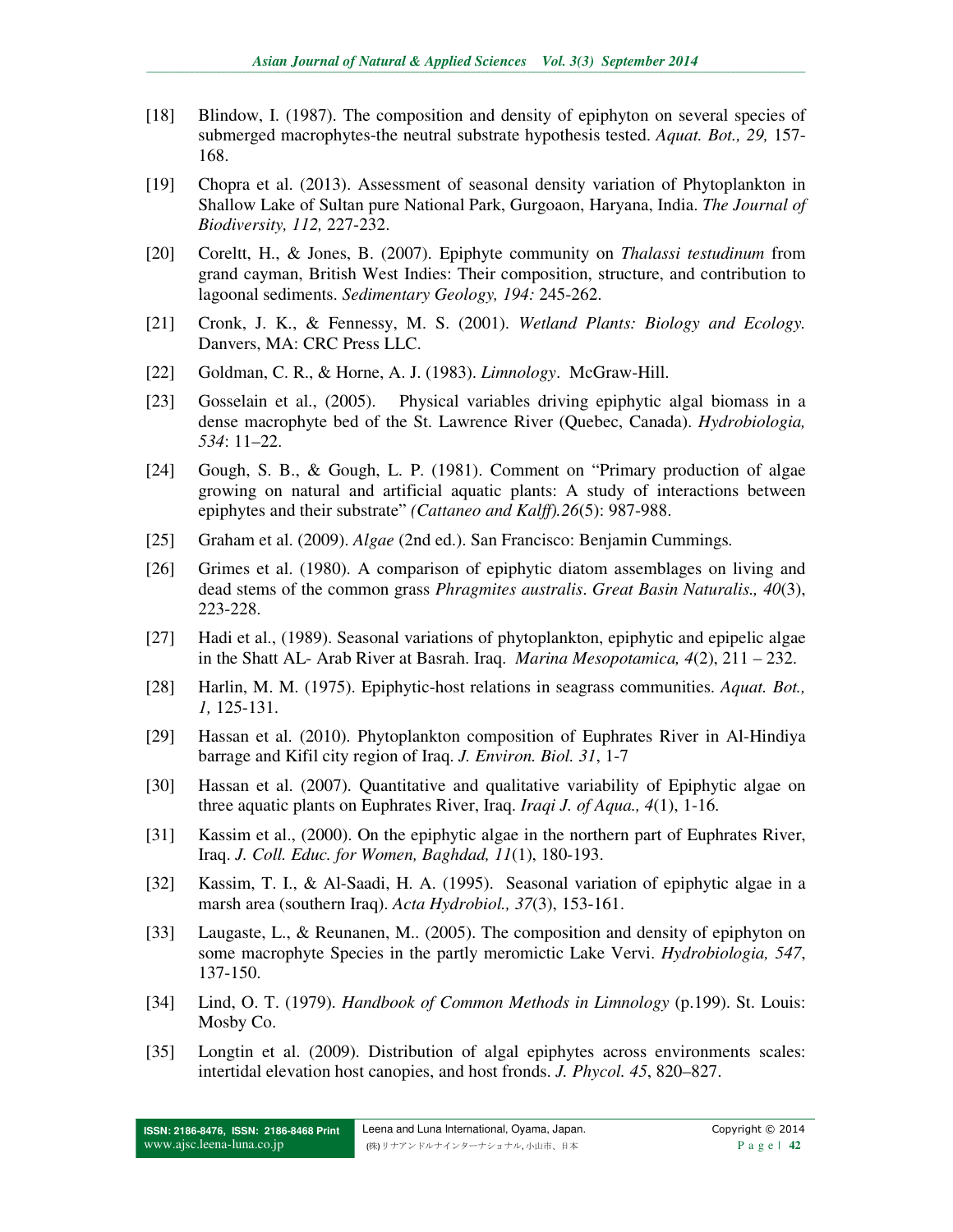- [36] Maulood et al. (1981). On the algal ecology of the lowland Iraqi marshes. *Hydrobiologia, 80*, 269 – 276.
- [37] Mayer, M. S., & Likens, G. E. (1987). The important of algae in shaded headwater stream as food for an abundant caddisfy (trichoptera). *J. North Am. Benthol. Soc. 6*, 262-269.
- [38] McNair, S. A., & Chow-Fraser, P. (2003). Change in biomass of benthic and planktonic algae along a disturbance gradient for 24 Great Lakes coastal wetlands. Can. *J. Fish. Aquat. Sci., 60*, 676–689.
- [39] Messyasz, B., & Kippen, K. N. (2006). Periphytic algal communities: a comparison of Typha angustifolia L. and Chara to mentosa L. beds in three shallow lakes (west Poland). *Pol. J. Ecol., 54*(1), 15-27.
- [40] Moore, J. W. (1977). Seasonal succession of planktonic and epiphytic algae in a canal in southern Englend. *Hydrobiologia, 53*, 213-219.
- [41] Prescott, G. W. (1973). *Algae of the Western Great Lakes Area*. Dubuque: William. C. Brown Co.
- [42] Salman, J. M. (2006). *Environmental study of some possible pollutants in Euphrates river between Al-Hindia barrage and Al-Kufa*. Ph.D. thesis, Coll. Of Science, University of Babylon, Iraq.
- [43] Salman et al. (2013). Study of Bacterial Indicators in Water and Sediments from Al-Hilla River, Iraq. *Current Research, S13*: 001. **doi:10.4172/2157-7587.S13-001**
- [44] Salman et al. (2012). A Biodiversity of phytoplankton in Euphrates river, middle of Iraq. *Iraqi Journal of Science, special issue 1st conference of Biology, University of Baghdad,* 6-7 March 2012, pp.277-293.
- [45] Salman, J. M., & Hussain, H. A. (2012). Water Quality and Some Heavy Metals in Water and Sediment of Euphrates River, Iraq. *Journal of Environmental Science and Engineering, a 1, 1*(9), 1088-1095.
- [46] Salman et al. (2008). A liminological study on AL-Abasia River- Iraq. *J. of Al-Qadisia Univi. of Pure science, 3*(4), 12-24.
- [47] Sand-Jensen, K. and Peolerson, O. (1997). *Fresh water biology priorities and development in Danish research.* G.E.C. Gad, Copenhagen.
- [48] Scheldon, R. B. and Boylen, C. W. (1975). Factors affecting the contribution by epiphytic algae to the primary productivity of an oligotrophic freshwater lake. *Appl. Microbio., 30*(4), 657-667.
- [49] Shams et al. (2012). Seasonal Varia- tions in Phytoplankton Communities in Zayandeh-Rood Dam Lake (Isfahan, Iran). *Turkish Journal of Botany, 36,* 715-726.
- [50] Smith, R. (2004). *Current methods in aquatic science.* University of Waterloo, Canada.
- [51] Sultana et al. (2013). *Colonisation and growth of epiphytic algae communities on Potomogeton perfoliatus under two different light regimes*, At. 13:33.
- [52] Talling, J. F. (1980). *Water characteristics.* In Rzoska, J. (ed.), *Euphrates and Tigris: Mesopotamian ecology and desting.*. London: Dr. W. Jund.br. Publishers.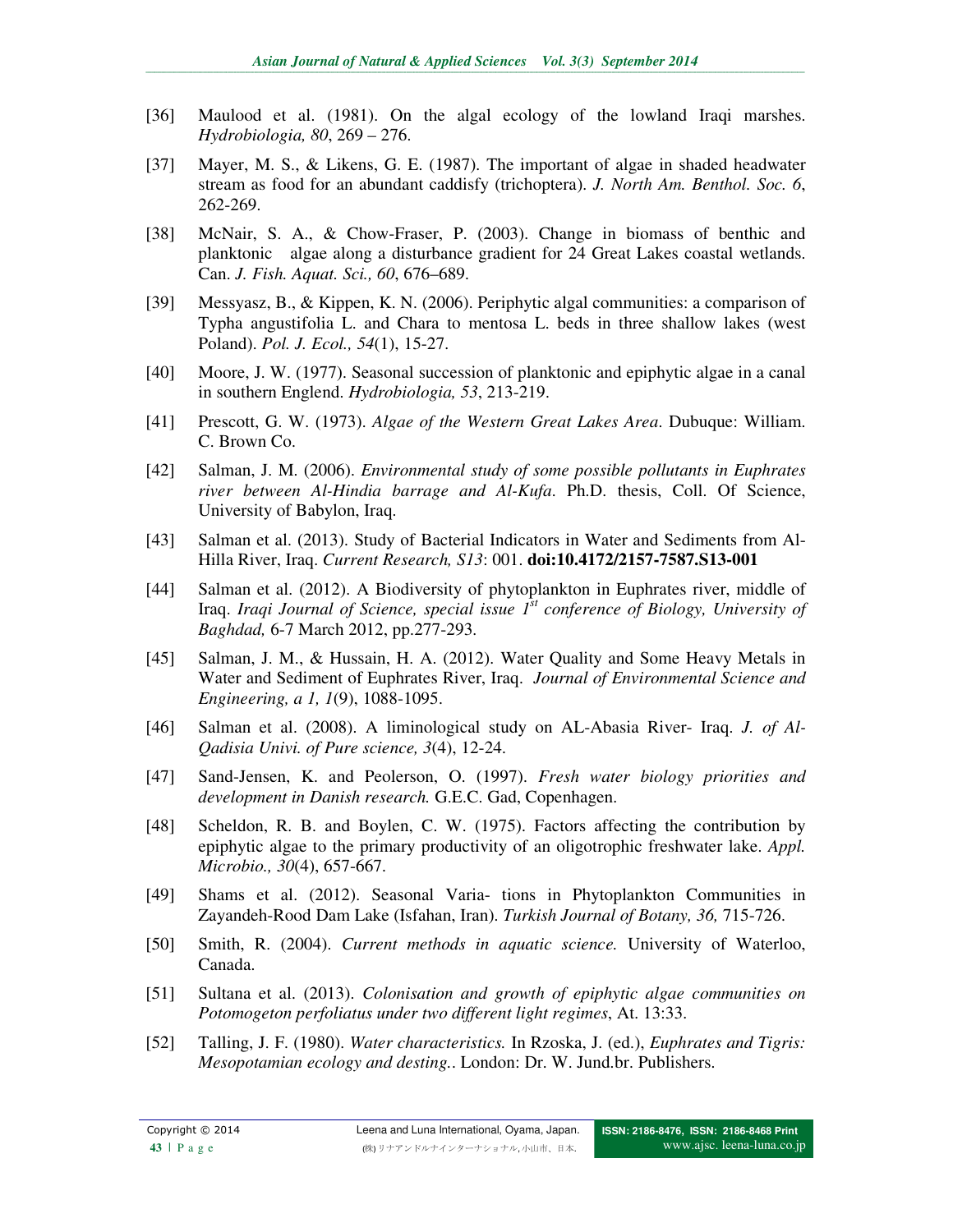- Vollenweider, R. A. A. (1974). Manual on Methods for Measur- ing Primary  $[53]$ Production Aquatic Environments. Oxford: Black- well scientific publication Ltd.
- Wetzel, R. G. (2001). Limnology, lake and river ecology (3rd ed.). San Diego:  $[54]$ Academic Press.
- Zimba, P. V. and Hopson, M. S. (1997). Quantification of epiphyte removal  $[55]$ efficiency from submersed aquatic plant. Aquat. Bot., 58, 173-179.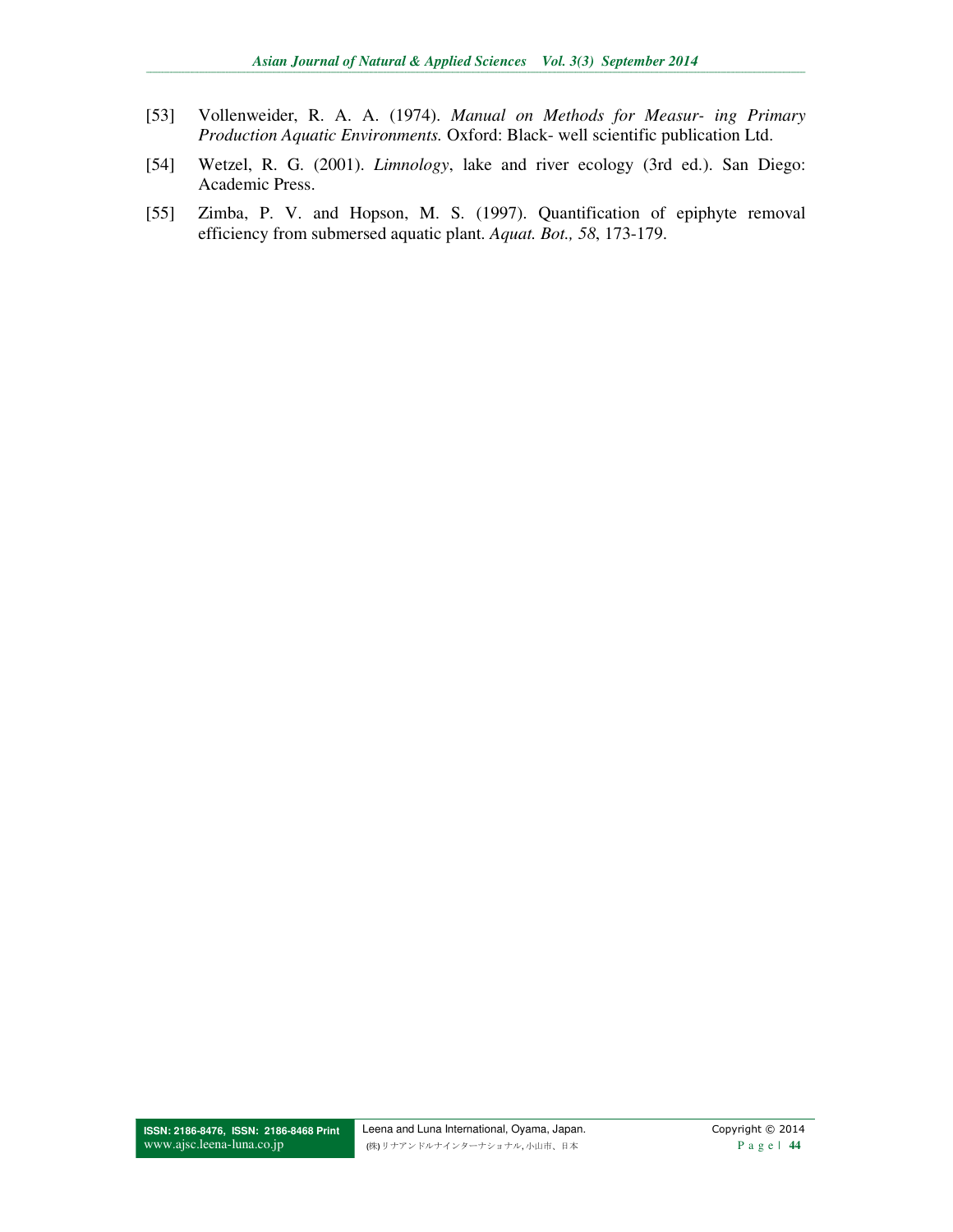| Properties                   | Site 1                | Site 2              | Site 3                | Site 4               |
|------------------------------|-----------------------|---------------------|-----------------------|----------------------|
| Air Temperature $(Co)$       | 10.3340.33            | 10-45.67            | 10.33-37.33           | 11-37                |
|                              | $(26.72 \pm 3.3)$     | $(27.42 \pm 5.6)$   | $(25.97 \pm 2.3)$     | $(26.81 \pm 2.1)$    |
| Water Temperature            | $6.5 - 33$            | 6.67-34             | $7 - 33$              | 7.67-33              |
| (C <sup>o</sup> )            | (20±2.4)              | $(22\pm3.2)$        | $(22\pm 2.75)$        | (20±1.9)             |
| Water flow (cm/sec)          | 80-650                | 79-500              | 90-680                | 60-730               |
|                              | $(330 \pm 210)$       | (380±150)           | $(330 \pm 200)$       | (320±130)            |
| Transparency (m)             | 71.67-300             | 65-300              | 65-306                | 29.76 - 300          |
|                              | $(121\pm 39.05$       | $(121\pm 39.05$     | $(141 \pm 42.67)$     | $(185.12\pm49.75)$   |
| pH                           | $6.9 - 8.1$           | $7 - 8.8$           | $7 - 8.7$             | $6.97 - 9.13$        |
|                              | $(7.64 \pm 1.3)$      | $(7.63 \pm 1.6)$    | $(7.65 \pm 1.2)$      | $(7.75 \pm 9)$       |
| Salinity ‰                   | 3.68-23               | $5 - 16$            | 6.47-17.50            | 6.40-18.80           |
|                              | $(13.70 \pm 3.2)$     | $(12.76 \pm 2.1)$   | $(12.99 \pm 1.3)$     | $(12.71 \pm 2.9)$    |
| <b>Electric Conductivity</b> | 163.3-1083            | 320.67-1076         | 419.67-1036           | 510-1157             |
| $(\mu s/cm)$                 | (780±22.6)            | $(829.54 \pm 78.9)$ | $(800.64 \pm 180.75)$ | $(825.9 \pm 241.49)$ |
| Dissolved Oxygen             | 2.50-8.17             | 2.33-9.83           | 1.83-7                | 2.30-12.33           |
| (mg/L)                       | $(4.52 \pm 0.35)$     | $(5.13 \pm 1.44)$   | $(4.19 \pm 1.69)$     | $(6.01 \pm 1.41)$    |
| <b>Biochemical Oxygen</b>    | $1.5 - 6.6$           | $1.7 - 5.5$         | $1.4 - 7.3$           | $1.5 - 8$            |
| Demand (mg/L)                | $(3.2 \pm 0.4)$       | $(2.8 \pm 0.74)$    | $(3.57 \pm 1.23)$     | $(3.8 \pm 0.56)$     |
| Total suspended. solid       | $0.05 - 35$           | $0.05 - 37$         | $0.13 - 22.33$        | $0.09 - 24$          |
| (mg/L)                       | $(6.12 \pm 1.69)$     | $(5.84 \pm 3.52)$   | $(3.46 \pm 0.24)$     | $(3.62 \pm 0.93)$    |
| Total dissolved solid        | 277-510               | 313-2114            | 281.67-607.67         | 322-550              |
| (mg/L)                       | $(41-842.4)$          | $(625 \pm 50.14$    | $(432.27 \pm 65.56)$  | $(451 \pm 72.3)$     |
| Alkalinity                   | 42.17-810             | 70-582.17           | $170 - 610.17$        | $50.50 - 573.40$     |
| (mgCaCO3/l)                  | $(342.61 \pm 162.)$   | $(329 \pm 111.6)$   | $(318.51 \pm 105.3)$  | $(315 \pm 163.2)$    |
| <b>Total Hardness</b>        | 60-1650               | 150-1850            | 150-1500              | 200-1489             |
| (mgCaCO3/l)                  | $(576.08 \pm 105.86)$ | $(649.2 \pm 87)$    | $(400.08 \pm 127.7)$  | $(580.48 \pm 44.6)$  |
| Calcium (mg3/l)              | 86.48-1429.52         | 124.2-1783.3        | 109.55-1255.86        | 200-1489             |
|                              | (493±59.4)            | $(570.4 \pm 26.7)$  | $(572.44 \pm 26.5)$   | $(580.48\pm44.6)$    |
| Magnesium (mg/l)             | 8.14-126.94           | 7.63-72.50          | 11.07-268             | 6.70-206             |
|                              | $(35.19 \pm 2.6)$     | $(21.33\pm 6.3)$    | $(61.59 \pm 2.6)$     | $(57.33\pm3.1)$      |

**Table 1. Range (Mean ± S.D) of some physicochemical properties of AL-Abbasyia River during the study period (March 2012 to February 2013)**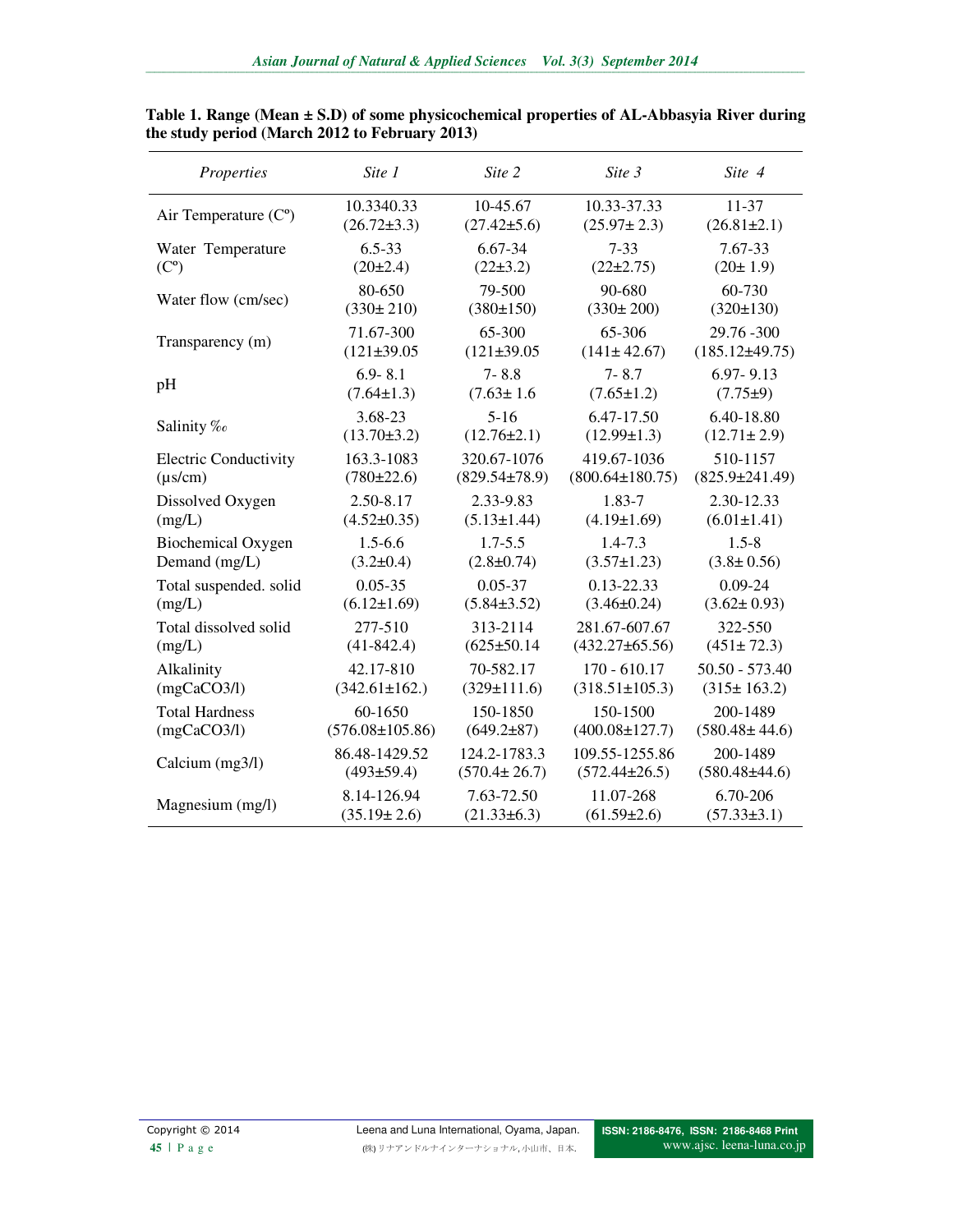| Epiphytic Algae                           |        | Phragmytus Austaralus        |                          | Ceratophylum Demarsum    |                          |
|-------------------------------------------|--------|------------------------------|--------------------------|--------------------------|--------------------------|
| <b>CYANOPHYTA</b>                         | Leaves | <i>Shoot</i>                 | Root                     | <b>Shoot</b>             | Leaves                   |
| Anabaena cylindrical Lemm.                | 0.0604 | 0.0621                       | $\equiv$                 |                          | 0.0061                   |
| Anabaena doliolum Bhara.                  |        | 0.0303                       | 0.0315                   |                          | 0.017                    |
| Anabaena sp.                              |        | 0.39                         |                          |                          | 0.0127                   |
| Anacystis nidulans (Rich) Dro.and<br>Dai. |        |                              | $\overline{\phantom{m}}$ | 0.0735                   |                          |
| Aphanocapsa elachista West and west       | 0.0531 | $\overline{\phantom{a}}$     | 0.0118                   |                          |                          |
| Chrococcus leminticus Lemm.               | 0.055  |                              |                          | 0.0611                   | 0.041                    |
| C. disperus (Keissle.) Lemm.              |        |                              | $\overline{\phantom{0}}$ |                          | 0.061                    |
| C.turgidus (Kütz.)Näg                     |        | 0.0453                       |                          | 0.0431                   |                          |
| Cylidrospermum .sp                        |        |                              | $\overline{\phantom{0}}$ |                          | 0.0882                   |
| Enteromorpha intestinalis (L.) Grev.      |        | 0.075                        |                          | 0.0632                   | $\overline{\phantom{a}}$ |
| Gleocpsasp sp                             | 0.023  | $\overline{\phantom{a}}$     | $\overline{\phantom{a}}$ | $\overline{\phantom{0}}$ | $\overline{\phantom{0}}$ |
| Gleotheca sp                              | 0.042  | $\overline{\phantom{a}}$     | 0.09                     | $\overline{\phantom{a}}$ |                          |
| Gleotrictia sp                            |        |                              |                          | 0.092                    |                          |
| Gomphorspaeria sp.                        |        |                              |                          |                          | 0.017                    |
| Lyngba aestuarii Lemm.                    | 0.032  |                              | 0.088                    |                          | 0.0329                   |
| Microcystis aeruginosa (Kütz)             |        | 0.0321                       |                          | 0.037                    | 0.341                    |
| Phormidum ambigun Gom                     |        | $\qquad \qquad -$            | $\overline{a}$           |                          | 0.092                    |
| Schizothrix tinctoria Gom                 | 0.0361 | $\overline{\phantom{a}}$     | 0.0421                   |                          | 0.017                    |
| Acrosiphonia arcta (Dillw) Ag.            |        |                              |                          | 0.0543                   | 0.0543                   |
| <b>CHLOROPHYTA</b>                        |        |                              |                          |                          |                          |
| Batophora aerstedii Ag                    |        | 0.0431                       |                          |                          |                          |
| Bulbochaete insignis Pri.                 | 0.007  |                              |                          |                          |                          |
| Cladophora golmerata (L.) kütz.           | 0.0431 | 0.09                         |                          | 0.087                    |                          |
| Closteriopsis longissima Lemm.            | 0.082  |                              |                          |                          | 0.0831                   |
| Cosmacladium tuberculatum Pres.           | 0.022  |                              |                          |                          | 0.0312                   |
| Cosmarium botrytis Men.& Raf.             | 0.0231 | 0.044                        | 0.043                    |                          |                          |
| C. leaven Rab.                            |        |                              |                          | 0.0765                   |                          |
| Crucigenia tetrapedia (Kirch.) West       | 0.0291 | 0.0881                       | $\overline{\phantom{0}}$ | 0.039                    |                          |
| Dimorphococcus lanatus Bra.               |        | $\qquad \qquad -$            | 0.0653                   | 0.0546                   |                          |
| Draparnaldia judayi Pres.                 | 0.0542 | $\qquad \qquad \blacksquare$ |                          | 0.0542                   | 0.0556                   |
| Hyalotheca dissiliens Smi.                |        |                              | 0.0321                   |                          |                          |

#### **Table 2. List and total number (Cell\*10<sup>4</sup> ) of identified epiphytic algae in the present study**

**ISSN: 2186-8476, ISSN: 2186-8468 Print**  www.ajsc.leena-luna.co.jp

Leena and Luna International, Oyama, Japan. Copyright © 2014 (株) リナアンドルナインターナショナル, 小山市、日本 P a g e | **46**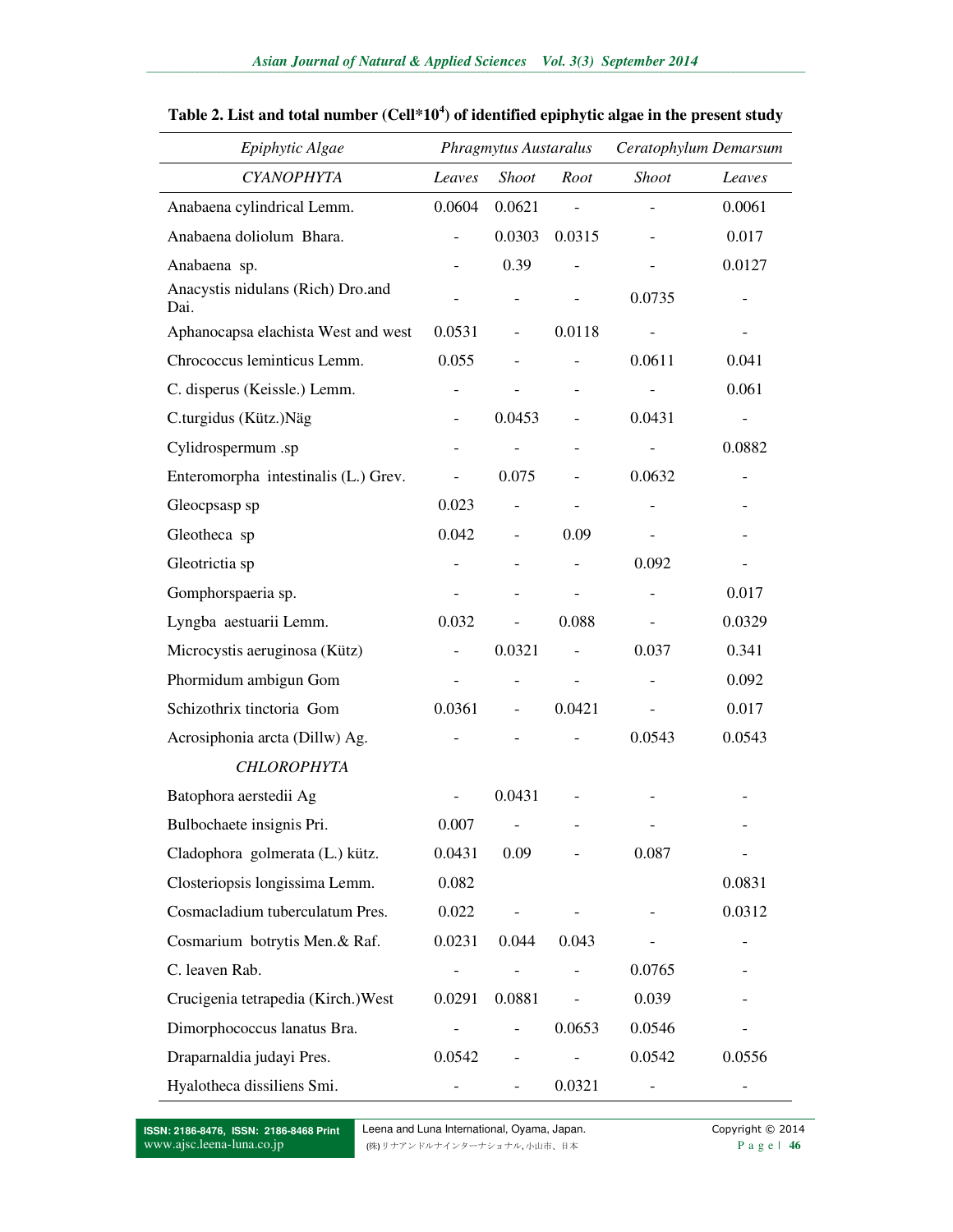| Euastrum dubium Näg.                                               | 0.0653                   |        |                | 0.439  |        |
|--------------------------------------------------------------------|--------------------------|--------|----------------|--------|--------|
| Gleocystis ampla (Kütz.)Lag                                        |                          | 0.023  | 0.0542         |        | 0.0129 |
| Mesotaenium kramstia Lemm.                                         |                          |        |                | 0.0654 | 0.043  |
| Monostroma groenlandicu. Ag.                                       |                          |        | 0.0061         | 0.065  |        |
| Mougeeotia sp.                                                     | 0.0432                   | 0.0931 |                | 0.091  |        |
| Netrium digitus var .lamellosum<br>(Brébisson ex Kützing) Grönblad | 0.439                    | 0.0448 | 0.0654         |        |        |
| Nitella sp.                                                        |                          |        |                | 0.0113 |        |
| Oedogonium cardiacum (Hass.) Witt.                                 |                          | 0.0688 | 0.0453         | 0.439  |        |
| Palmella miniata Lei.                                              |                          | 0.02x3 |                |        | 0.43   |
| Palmellococcus miniatus (Kütz.)<br>Chod.                           |                          | 0.0221 |                | 0.0543 |        |
| Palmodictyon sp                                                    | 0.0912                   | 0.0654 | 0.311          | 0.0667 |        |
| Pediastrum boryanum (Turp.) Men.                                   | 0.0021                   | 0.081  |                |        | 0.087  |
| P.simplex (Mayen) Lemm.                                            |                          |        |                | 0.0354 |        |
| Prasiola calophylla (Garm.et Grev.)                                | 0.0935                   |        | 0.0661         | 0.09   | $\pm$  |
| Pyramimonas cirolanae Pennick                                      | 0.0329                   | 0.0432 | $\overline{a}$ | 0.0326 |        |
| P. tetrahynchus Scha.                                              |                          | 0.0552 | 0.0559         |        |        |
| Scenedesmus quadricauda<br>(Turp.)Brěb.                            |                          | 0.0542 | 0.0021         | 0.091  |        |
| S. bijuga (Turp.) Lag.                                             | 0.0632                   |        |                | 0.0881 |        |
| S. dimorphus (Turp.) Kütz.                                         |                          |        |                | 0.0021 |        |
| Selenastrum bibraianum Rei.                                        |                          | 0.09   | 0.03           |        |        |
| Sphaerocystis sp.                                                  | 0.0556                   |        |                |        |        |
| Stigoclonium sp.                                                   |                          | 0.0501 |                |        |        |
| Tetraspora cylindrical (Whal) Agardah                              |                          | 0.0401 |                |        |        |
| Treubaria setigerum (Archer) Sm.                                   | $\overline{\phantom{a}}$ | 0.031  | 0.017          |        |        |
| Trochiscia reticularis (Reins) Han.                                |                          | 0.0735 | $\Box$         |        |        |
| Ulothrix aequals Kütz.                                             |                          |        | 0.643          |        |        |
| Volvox sp.                                                         |                          |        | $\blacksquare$ |        | 0.09   |
| Zygnema sp.                                                        | 0.017                    |        | 0.041          |        |        |
| <b>EUGLENOPHYTA</b>                                                |                          |        |                |        |        |
| Euglena sp.                                                        |                          | 0.027  |                | 0.091  |        |
| Phacus triqueter (Ehr.) Duj                                        |                          | 0.04   |                |        |        |
| <b>BACILLARIOPHYTA</b> (Centrals)                                  |                          |        |                |        |        |
| Actinoptychus splendens (Shad.)<br>Raflsex Pritch.                 |                          |        |                |        | 0.49   |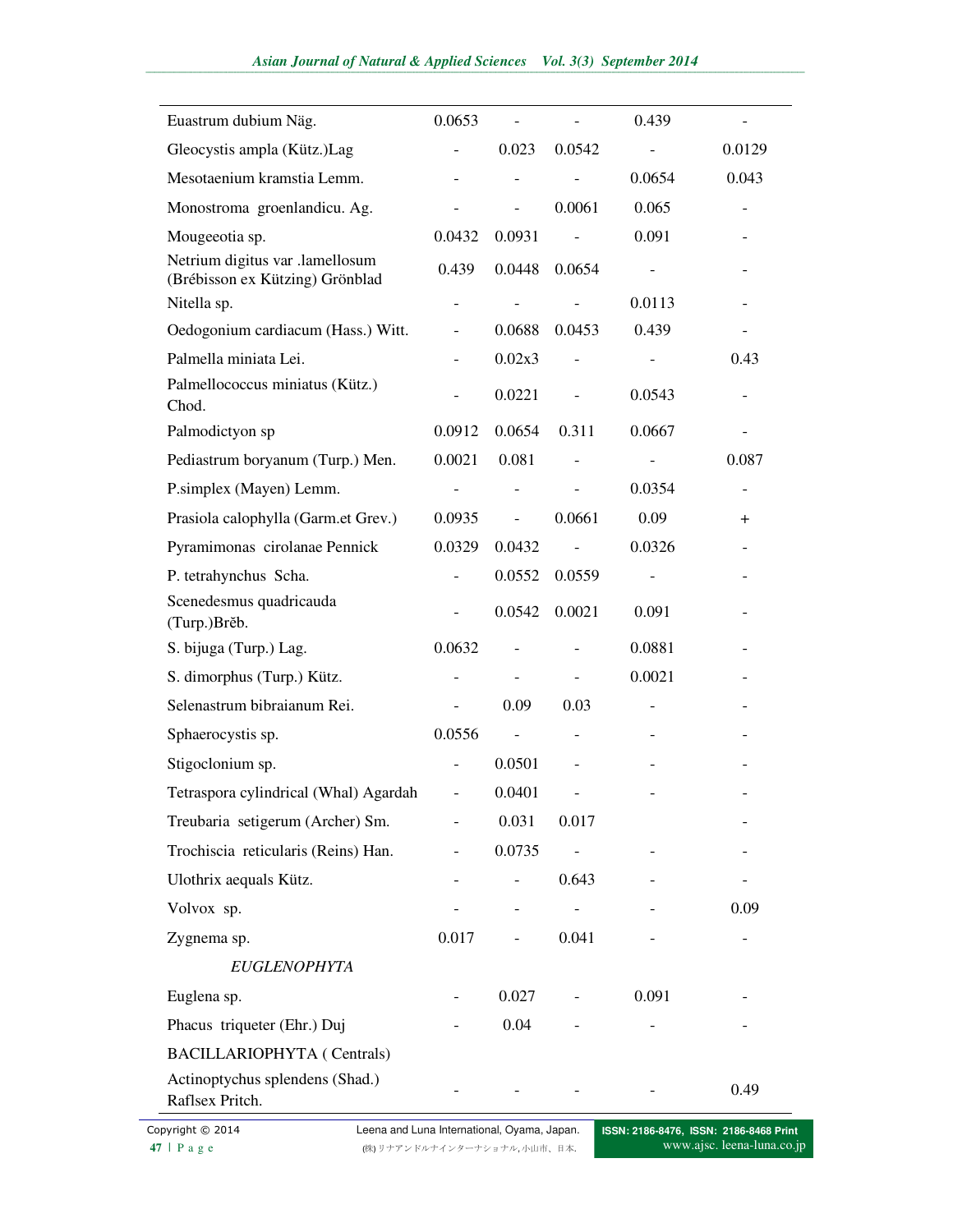| Auliscus sp.                                            |                          |                          | 0.29                     |                          |      |
|---------------------------------------------------------|--------------------------|--------------------------|--------------------------|--------------------------|------|
| Biddulphia laevis (Ehr.) Hust                           |                          |                          |                          | 0.6                      |      |
| Chaetoceros capense Karsten                             | -                        | -                        | ۰                        | $\overline{\phantom{a}}$ | 0.71 |
| Coscinodiscus granii Gough                              |                          | 0.22                     |                          |                          |      |
| C. lacustris Grunow                                     |                          |                          | 0.22                     |                          |      |
| Coscinodiscus stellaris Roper                           |                          |                          |                          | 0.33                     |      |
| Cyclotella bodanica var<br>.michiganensis Skv           |                          | 0.9                      |                          | 0.74                     | 0.17 |
| C. comensis K Rüh.                                      | 0.42                     | 0.22                     | $\overline{\phantom{a}}$ | 0.58                     |      |
| C. meneghiniana Kütz.                                   | $\overline{a}$           | 0.91                     | 0.59                     |                          |      |
| Ditylum brightwelli (West) Grunow                       |                          | 0.22                     | 0.29                     |                          |      |
| Hyalodiscus sp.                                         | $\overline{\phantom{0}}$ | 2.2                      | $\blacksquare$           |                          |      |
| Guinardia delicatula (Cleve) Hasle                      |                          |                          | 0.15                     |                          |      |
| Licmophora ehrenbergii(kütz Grunow                      | 0.33                     |                          |                          | 0.76                     |      |
| M. jurgensi Ag.                                         | $\overline{a}$           | $\overline{a}$           |                          | $\frac{1}{2}$            | 1.5  |
| M.cf. spaerica Setch.ex Gard.                           |                          | 1.2                      |                          | 1.04                     |      |
| Rhizosolenia. imbricata Brig.                           |                          |                          |                          | 1.3                      |      |
| Stephanodiscus astraea var.<br>intermedia Fri.          | 3.3                      | $\bar{\phantom{a}}$      | 0.77                     |                          |      |
| S. hantzshii Gru.                                       |                          |                          |                          |                          | 0.6  |
| S. niagarae Ehr.                                        | $\overline{a}$           |                          |                          | 1.8                      |      |
| S. tenuis Hust.                                         | 0.6                      |                          |                          |                          |      |
| S. turris (Grev.)Rafls                                  | $\overline{\phantom{a}}$ | 3.4                      | 2.7                      |                          |      |
| Thalassiosira anguste-lineata (Schm.)<br>Fryx .ex Hasle | 0.6                      |                          |                          |                          | 1.1  |
| T.eccentrica (Ehr.) Cleve                               |                          |                          |                          | 0.8                      |      |
| T. decipiens (Grun.) Joørg.                             |                          |                          | 1.2                      | $\overline{\phantom{a}}$ |      |
| T. eccentrica (Ehr.) Cleve.                             |                          |                          | $\blacksquare$           | 1.2                      |      |
| Thalassiosira fluviatilis Hustedt                       |                          | 1.3                      | 2.2                      |                          |      |
| Thalassiosira sp                                        |                          | 0.33                     | $\overline{\phantom{0}}$ |                          | 1.2  |
| <b>BACILLARIOPHYTA</b> (Penales)                        |                          |                          |                          |                          |      |
| Achnanthes affinis Grunow                               |                          | 2.9                      | 4.7                      |                          |      |
| A. exigua Grun                                          | 1.5                      |                          | 6.8                      |                          |      |
| A. hungarica Gru.                                       |                          | $\overline{\phantom{a}}$ |                          | 2.2                      |      |
| A. lanceolatade Br.                                     |                          | 0.9                      | 3.1                      |                          | 1.5  |

**ISSN: 2186-8476, ISSN: 2186-8468 Print**  www.ajsc.leena-luna.co.jp

Leena and Luna International, Oyama, Japan. Copyright © 2014 (株) リナアンドルナインターナショナル, 小山市、日本 P a g e | **48**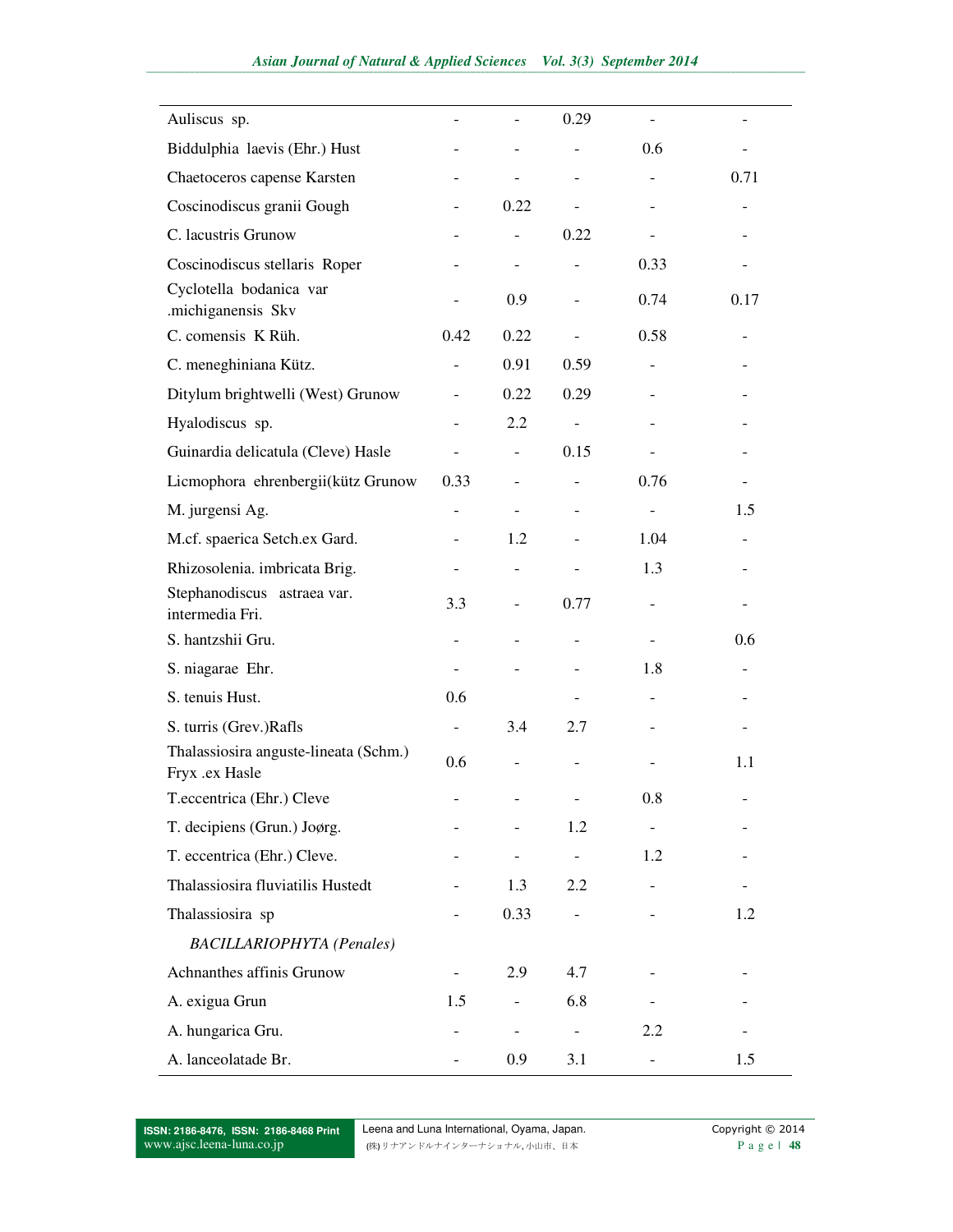| A. minutissima Kütz.                                |                          | 1.7                      |                          |                          | $\pm$                    |
|-----------------------------------------------------|--------------------------|--------------------------|--------------------------|--------------------------|--------------------------|
| A. saxonica Kras.&Hust                              |                          |                          | 1.1                      |                          |                          |
| Amphipora alata Kütz.                               | 1.5                      | $\overline{\phantom{a}}$ | $\overline{\phantom{a}}$ |                          |                          |
| Amphora bullatoides Hohn et Grun                    | $\overline{\phantom{a}}$ | 3.3                      | 3.2                      |                          |                          |
| A. holsatica Husted                                 | 0.9                      |                          | $\overline{\phantom{a}}$ |                          |                          |
| A. ovalis kütz.                                     |                          |                          | 0.6                      |                          |                          |
| A. veneta Kütz.                                     |                          |                          |                          | 11                       |                          |
| Amphora sp.                                         | 2.9                      |                          |                          |                          |                          |
| Asterionella Formosa Hass.                          | 3.4                      |                          |                          |                          | 7.1                      |
| Caloneis amphisbaena (Bory) Cl.                     | 1.2                      |                          | 11.2                     |                          | $\overline{\phantom{a}}$ |
| C. bacillum (Grun.) Cl.                             | $\overline{\phantom{a}}$ |                          |                          |                          | 3.3                      |
| C. bacillaric var. thermlic (Grun) Cl.              | 1.8                      |                          |                          |                          |                          |
| Campylodiscus noricus var .hibernica<br>(Her.) Grun |                          | 1.5                      | 4.4                      |                          |                          |
| C. solea (Breb.et Godey) Sm.                        | 5.2                      |                          |                          |                          | 1.9                      |
| C. placentula Ehr.                                  |                          |                          | 5.9                      |                          |                          |
| Cymatoplurea solea (Berb.) Sm.                      |                          | 1.2                      | $\blacksquare$           | 1.2                      |                          |
| Cymbella cistula (Ehren.) Ki.                       | 0.4                      |                          | 4.4                      | $\overline{\phantom{a}}$ |                          |
| C. delicatula Kütz.                                 | $\overline{\phantom{a}}$ |                          |                          | 3.3                      |                          |
| C. helvetic Kütz.                                   | 0.5                      |                          |                          | 1.1                      |                          |
| C. microcephala var .crasa Reimer                   | 0.9                      |                          |                          | 9.7                      |                          |
| C. minuta His.&Rab.                                 |                          | 1.5                      |                          |                          | 1.2                      |
| C. parva (W.Smith) Ki.                              |                          |                          | 0.6                      |                          |                          |
| Cymatopleura elliptica (Brěb.) Smith                |                          |                          | 3.6                      |                          |                          |
| Gyrosigma sp.                                       |                          | 2.2                      | 1.2                      |                          | $\qquad \qquad -$        |
| Diatoma elongatum (lyngb) Ag.                       |                          |                          | 6.6                      |                          |                          |
| D. vulgar Bory                                      |                          |                          | $\overline{\phantom{0}}$ |                          | 2.2                      |
| Diploneis puella (Schum) Cl.                        |                          | 2.2                      | 8.4                      |                          |                          |
| D.smiti (Berb.) Ce.                                 | 1.2                      |                          | 2.9                      |                          |                          |
| Didymosphenia sp.                                   |                          |                          |                          |                          | 0.3                      |
| Encyonema sp.                                       |                          |                          | 1.6                      |                          |                          |
| Epithemia adnata var. porcellus<br>(Kütz.) Patra    |                          | 6.9                      | 7.2                      |                          |                          |
| E. sorer Kütz.                                      | 0.5                      | 0.6                      | 0.7                      |                          |                          |
| Eunotia arcus (Ehr.)) Kuetz                         |                          |                          | 12.4                     |                          |                          |

**Copyright © 2014** Leena and Luna International, Oyama, Japan.<br>
49 | P a g e  $(\n\# y + \n\# z) + \n\# z$ **49** | P a g e (株) リナアンドルナインターナショナル, 小山市、日本.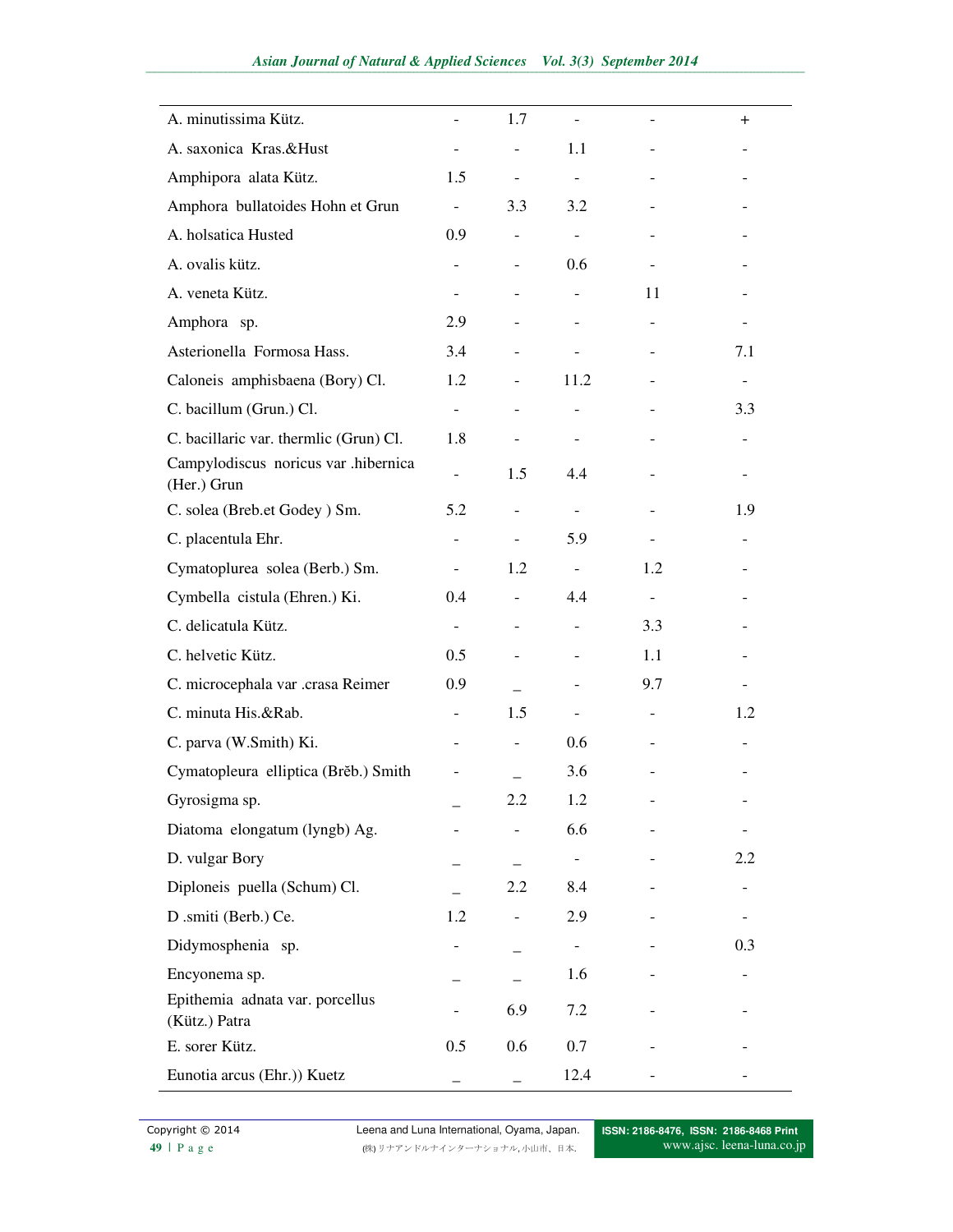| E. serra Ehr.                      |      |           | 2.7                      |               |     |
|------------------------------------|------|-----------|--------------------------|---------------|-----|
| E. curvata (Kütz) Larg.            | 0.32 | 0.22      |                          |               |     |
| E .pectinalis (Rafl.) Ra.          | 0.61 |           | 0.6                      |               |     |
| Fragilaria bervistriata Gru.       |      | 0.52      | $\overline{\phantom{a}}$ |               |     |
| F. capunica Desm.                  |      |           | 0.9                      |               |     |
| F.crotonensis Kiton                | 0.53 |           | $\overline{\phantom{a}}$ |               |     |
| Fragilaria sp.                     |      | 0.66      | 2.9                      |               | 3.9 |
| Gomphonema acuminatum Her          |      |           | 0.6                      |               |     |
| G. augur (Ehr.)                    |      |           | 1.1                      |               |     |
| Gyrosigema attenuatum (Kütz.)      | 0.28 | 0.53      |                          |               |     |
| M.smithii Thw.ex.W.Sm              | 0.79 | 0.65      |                          |               |     |
| Melosira varians Ag.               |      |           | 1.4                      |               |     |
| Melosira sp                        |      |           | 5.7                      |               |     |
| Navicula atomus (Kuetzing) Grunow  | 0.87 | 0.49      | $\overline{\phantom{a}}$ | 5.7           |     |
| N. bacillum Ehrenberg              |      |           | $\mathbf{1}$             |               |     |
| N. cryptocephala kütz              | 0.74 |           |                          |               | 1.4 |
| N .cuspidate (Kütz) Kütz.          |      | 0.59      | 3.7                      |               | 6   |
| N. decussis Oestrup                | $+$  |           | 2.4                      |               |     |
| N. dicephala W.Smith               |      | 0.81      | 2.9                      |               |     |
| N. gastrum (Ehr.) Kuetzing         |      |           |                          | 1.3           |     |
| N. gracilis Her                    | 0.59 |           |                          | 0.7           |     |
| N. halophila (Grun.) Cleve.        |      |           |                          | 1.2           |     |
| N. jarnefeltii Hust.               | 0.4  | 0.78      |                          |               |     |
| N. lanceolata (Ag.) Küetzing       |      |           | 1.5                      | 0.9           |     |
| N. minuscule Grunow                |      |           | 2.2                      |               |     |
| N. parva (Ehr.)Ra.                 | 0.4  | 0.65      | 0.9                      | $\mathbf{1}$  |     |
| N. pseudotuscula Hust.             |      |           | 1.7                      |               |     |
| N.reinhardtii Grun.                |      |           | 1.8                      |               |     |
| N.seminulum Grun.                  | 0.59 | 0.31      | $\overline{\phantom{0}}$ | 6.8           |     |
| Neidium affanis (Her.) Pf.         |      |           | $\overline{c}$           | $\frac{1}{2}$ |     |
| N. irids (Ehr) Cl.                 |      | 0.71      | $\overline{\phantom{0}}$ | 9.7           |     |
| N. affine (Ehr.) Pf.               | 0.65 |           | 6                        | 2.4           |     |
| N. acicularis (kütz.) Sm.          |      | 0.65      | $\blacksquare$           |               |     |
| Ntichiata angustata (W.Sm.) Grunow |      | $\ddot{}$ | 2.2                      | 1.3           |     |

**ISSN: 2186-8476, ISSN: 2186-8468 Print**  www.ajsc.leena-luna.co.jp

Leena and Luna International, Oyama, Japan. Copyright © 2014 (株) リナアンドルナインターナショナル, 小山市、日本 P a g e | **50**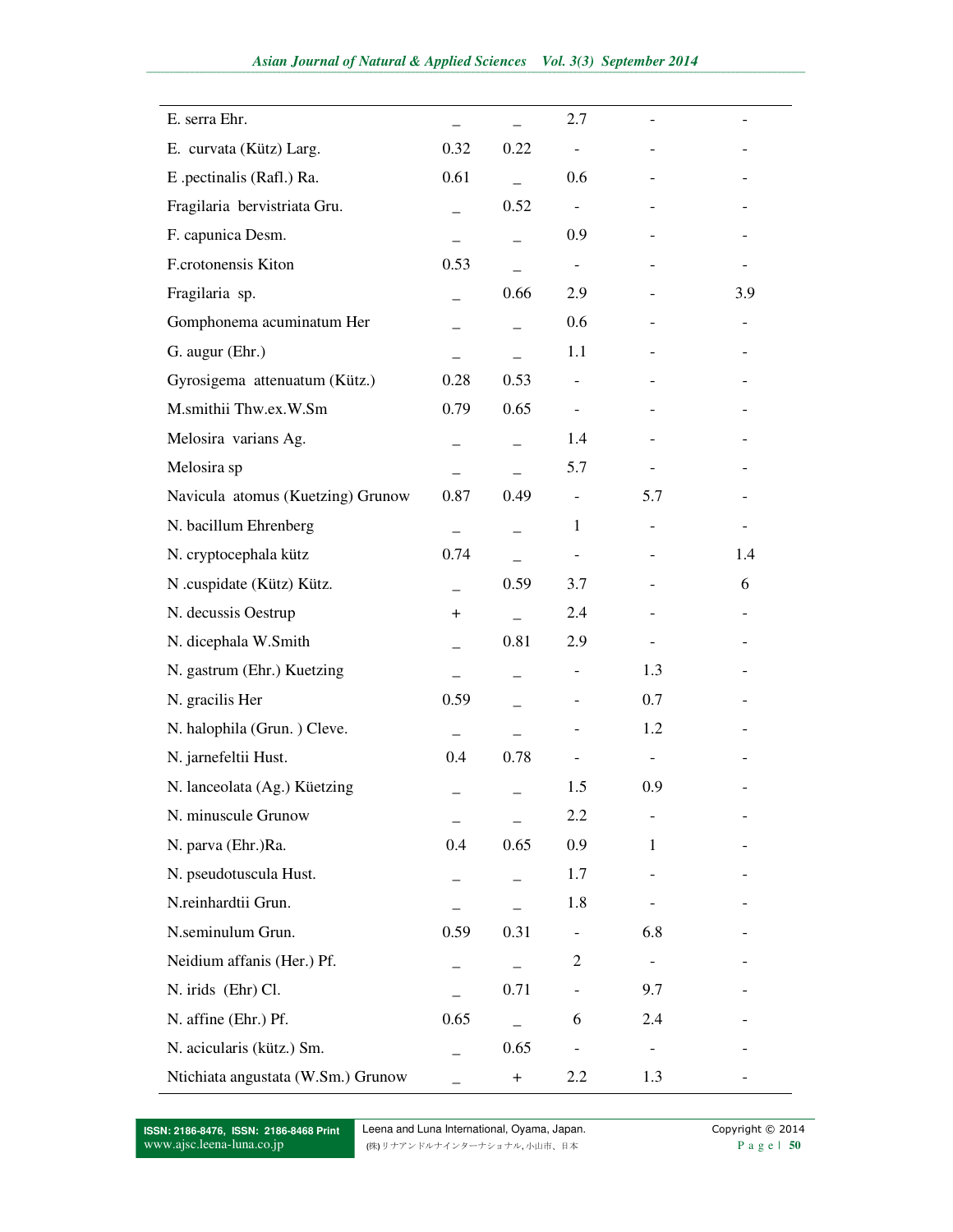| N.capitellata Hust                          |       |           | 4.3                          |                          |  |
|---------------------------------------------|-------|-----------|------------------------------|--------------------------|--|
| N. commonis Rabh                            | $\pm$ |           | $\overline{\phantom{a}}$     | 9.7                      |  |
| N. denticula Grun                           |       | $\ddot{}$ | 6.8                          | 6.9                      |  |
| N. dissipata (Küetzing) Grunow              |       | 0.86      | $\qquad \qquad \blacksquare$ | $\overline{\phantom{a}}$ |  |
| N. dubia W.Smith                            | 0.75  |           | $\overline{\phantom{a}}$     |                          |  |
| N. fasciculate Grunow                       |       | 0.74      | 3.9                          |                          |  |
| N.fonticola Grunow                          |       |           | 4.2                          |                          |  |
| N. frustulum (Kütz)                         |       | 0.41      | $\overline{\phantom{a}}$     | 2.2                      |  |
| N. heufleriana Grunow                       | 0.64  | 2.8       | 0.6                          | $\overline{\phantom{a}}$ |  |
| N. hungarica Grun                           | 0.53  |           | 1.2                          |                          |  |
| N. intermedia Hantzsch ex Cleve &<br>Grunow |       | 4.3       | $\overline{\phantom{0}}$     | 12.1                     |  |
| N. kutzingiana Hils.                        |       | 1.9       | 3.4                          |                          |  |
| N. linearis Sm.                             | 0.21  |           |                              | 30                       |  |
| N. lorenziana Grunow                        | 0.51  | 1.8       | $\overline{\phantom{a}}$     | $\overline{a}$           |  |
| N. micrcephala Grun.                        |       |           | 1.5                          |                          |  |
| N. obtusa W.smith                           |       | 1.9       | $\overline{\phantom{a}}$     | 1.8                      |  |
| N. palea (Kuetzing )W.Smith                 | 1.8   | 2.1       | 6                            | $\blacksquare$           |  |
| N. recta Hant.& Rab.                        | 1.6   |           | $\overline{\phantom{a}}$     | 0.7                      |  |
| N. rostellate Hust.                         |       | 2.8       | 5.7                          | $\overline{\phantom{a}}$ |  |
| N. sigmoidea (Ehr.) Smith                   | $^+$  |           | 1.7                          | 1.4                      |  |
| N. tryblionella Hantsch                     |       | 3.01      | $\overline{\phantom{a}}$     | 4.7                      |  |
| N. vermicularis (Kütz.) Grun.               |       | 0.9       | 2.9                          |                          |  |
| N. vitera Nor.                              | 0.23  |           | 5.7                          |                          |  |
| Peronia sp.                                 |       | 0.87      |                              |                          |  |
| Pinularia acrosphaeriade B.                 |       |           | 0.6                          |                          |  |
| P. divergenis Her                           |       |           |                              | 2.9                      |  |
| Pinularia sp.                               | 1.9   | 3.06      |                              | 0.9                      |  |
| Rhoicosphenia curvata (Kütz) Gru.           | 0.39  | 0.38      | 1.2                          | $\blacksquare$           |  |
| Rhopalodia gibba (Her.) Mul.                | —     |           |                              | 0.7                      |  |
| Semiorbis sp.                               |       | 0.91      | $\overline{\phantom{a}}$     | 1.6                      |  |
| Stenopterobia sp.                           | 0.89  |           | 0.9                          |                          |  |
| Stephanodiscus niagarae Ehr.                |       | 0.75      | 5.7                          | 0.8                      |  |
| Stephanopyxis palmeriana Grev.              | 1.7   |           |                              |                          |  |
| Surirella elegens Her.                      |       | 2.3       |                              |                          |  |

**Copyright © 2014** Leena and Luna International, Oyama, Japan.<br>
51 | P a g e  $(\n\# y + \n\# z) + \n\# z$ **51** | P a g e (株) リナアンドルナインターナショナル, 小山市、日本.